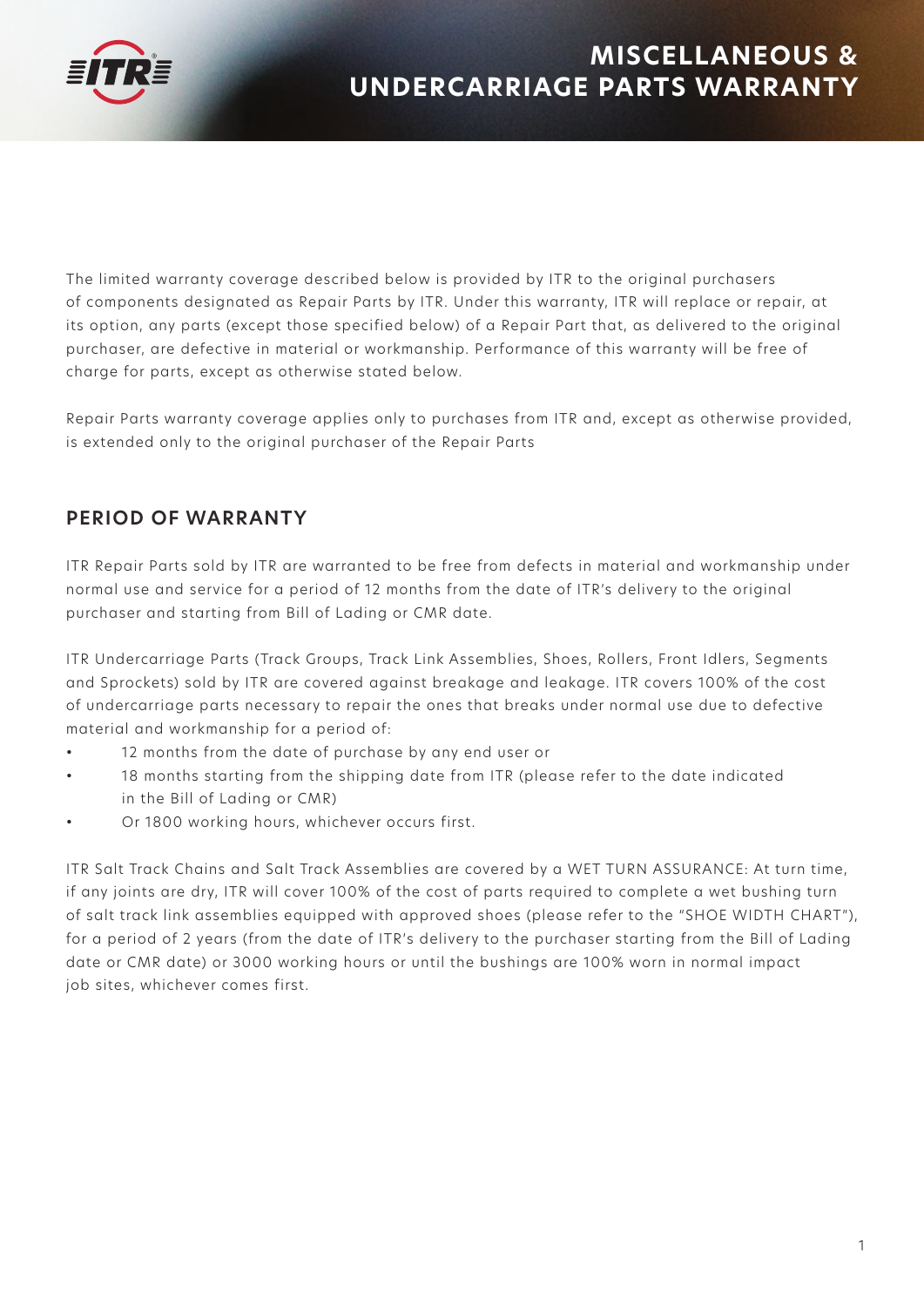

Link assemblies equipped low ground pressure or wider than standard shoes as published by ITR please refer to the "SHOE WIDTH CHART" below) will be subjected to 50 % deduction of necessary parts cost; swamp shoes or self-cleaning shoes are not covered.

The wet turn assurance will apply if the following general conditions are met for crawler dozer/loader applications.

- unaltered links (not welded).
- link wear not exceeding 75% (beyond this the turn job is not economical).
- in high impact job sites, original bushings not exceeding 75% worn on O.D. (high impact sites are forestry, rock, demolition, etc.).

| <b>LINK PITCH - NEW</b><br>mm/inch | <b>DOZER / LOADER</b><br>Maximum Shoe Width (mm/inch) |
|------------------------------------|-------------------------------------------------------|
| 155.6 (6.125)                      | 406 (16)                                              |
| 160.0 (6.30)                       | 406 (16)                                              |
| 171.5 (6.75)                       | 460 (18)                                              |
| 175.5 (6.91)                       | 560 (22)                                              |
| 190.0 (7.50)                       | 560 (22)                                              |
| 203.02 (8.00)                      | 610 (24)                                              |
| 215.09 (8.50)                      | 610 (24)                                              |
| 228.6 (9.00)                       | 660 (26)                                              |
| 260.4 (10.25)                      | 711 (28)                                              |

## **SHOE WIDTH CHART**

Note: For tractor link pitches not shown, use the nearest pitch for maximum shoe width.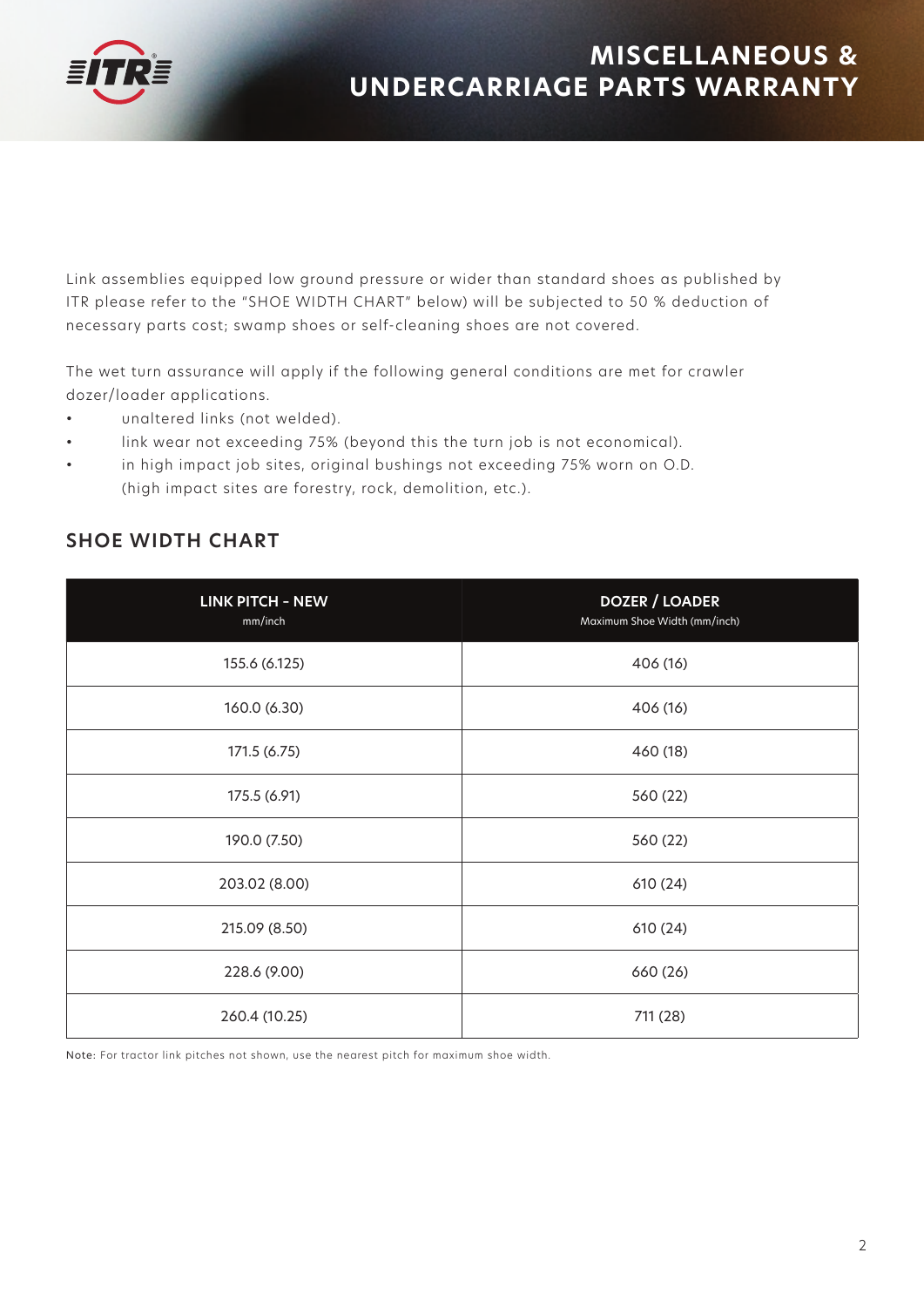

# **RUBBER TRACK WARRANTY COVERAGE**

ITR provides all Rubber Tracks with warranty terms determined by the class of machine as below:

- Excavator Rubber Tracks 24 months
- Compact Track Loaders 12 months
- Multi-Terrain Loaders 12 months
- Specialty Equipment 6 months

Rubber track warranty covers all manufacturing including:

- Premature cracking of rubber.
- Steel cleat dislodging.
- Internal steel belt failure without exposure caused by cuts.

Rubber track warranty does not cover instances of damage caused by misuse, incorrect maintenance & installation, or accelerated wear due to site conditions. Warranty is void should undercarriage components be found to be defective or worn past manufactures specification.

## **WARRANTY PERIOD**

The Warranty Period is not limited by time. ITR will warrant any GET product it supplies against breakage for it's useful life. This does not include products improperly fitted, abused, fitted to worn mating components, hard faced (other than by ITR), or improper welding. For further information refer to ITR's Warranty Statement.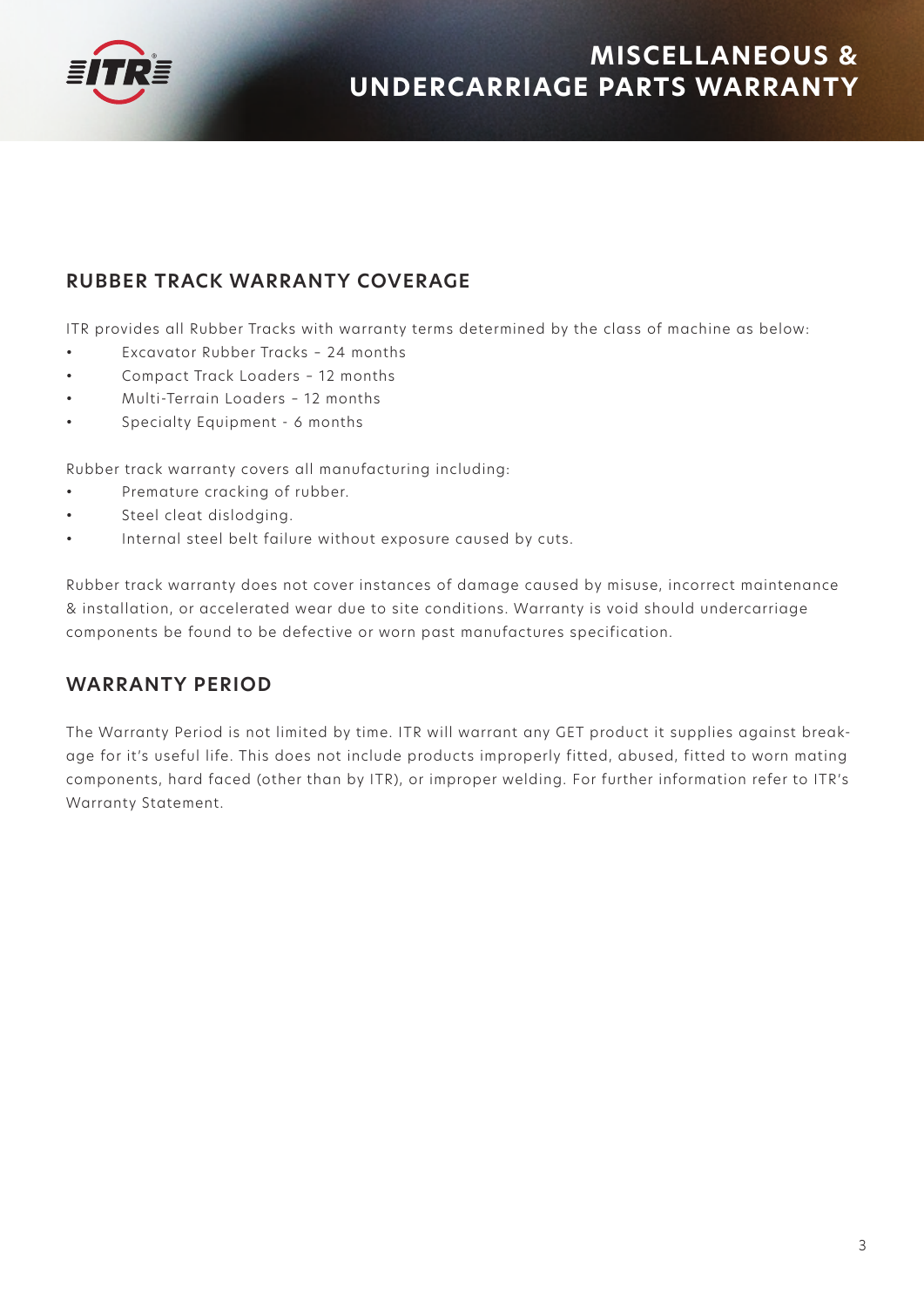

# **ITEMS NOT COVERED**

Any compensation for damages to the purchaser shall not exceed the invoiced price of the claimed products.

Therefore, ITR is NOT responsible for the following:

- Labour charges
- Transporting the product to and from the place where the service is performed
- Transportation and packing charges to the purchaser
- Tax/duties and similar paid by the purchaser
- Depreciation or damage caused by normal wear, lack of reasonable and proper maintenance, failure to follow operating instructions, misuse, lack of proper protection during storage, vandalism, the elements, collision, or other accident
- Normal maintenance and replacement of maintenance and wear items, such as filters, coolants, and conditioners, belts, dry brakes and dry clutch linings
- Any defect in a non-covered component, or damage to or failure of a covered component caused by a defect in a non-covered component
- Damage caused by improper service or installation.

# **UNAPPROVED SERVICE OR MODIFICATION**

ITR is relieved of its obligation under this limited warranty if:

- The user has not practiced good maintenance and service procedure or
- Service (other than normal maintenance and replacement of service items) is performed by someone other than ITR; or
	- The product is modified or altered in ways not approved by ITR
	- Any product that has been disassembled prior to return to ITR for warranty inspection.

## **PARTS REPLACED UNDER REPAIR PARTS LIMITED WARRANTY**

Only new or remanufactured parts or components furnished or approved by ITR, will be used if ITR elects to repair the product. If any such part or component is defective in material or workmanship when installed, ITR will replace or repair, as it elects, such defective part or component, provided the defect is reported to ITR within 30 days from when it first occurred and still within the period of warranty.